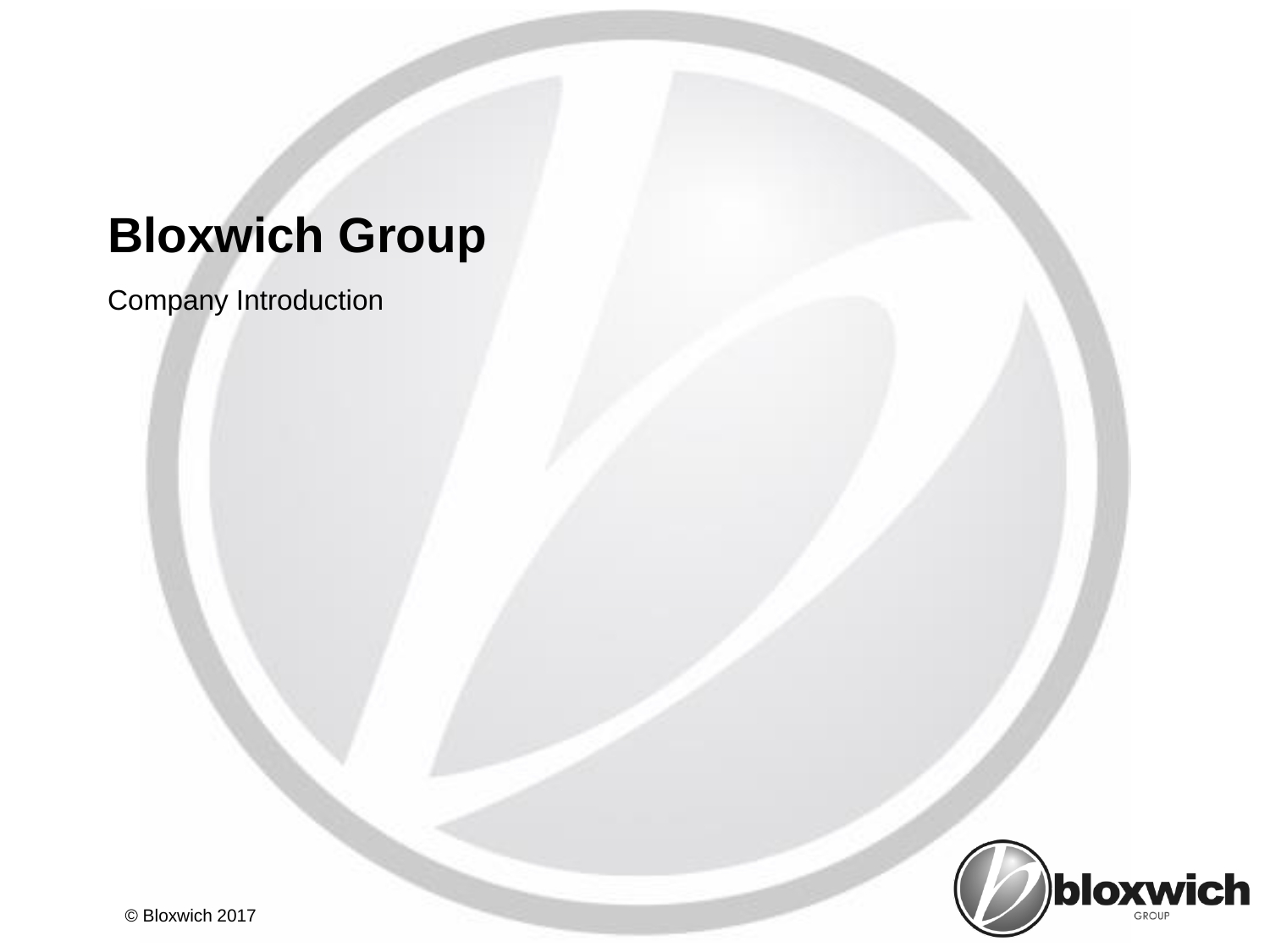# **Contents**

- **Company History**
- **Products & Services**
- **Customers & Industries**
- **Bloxwich Technical Centre**
- **Why Bloxwich?**

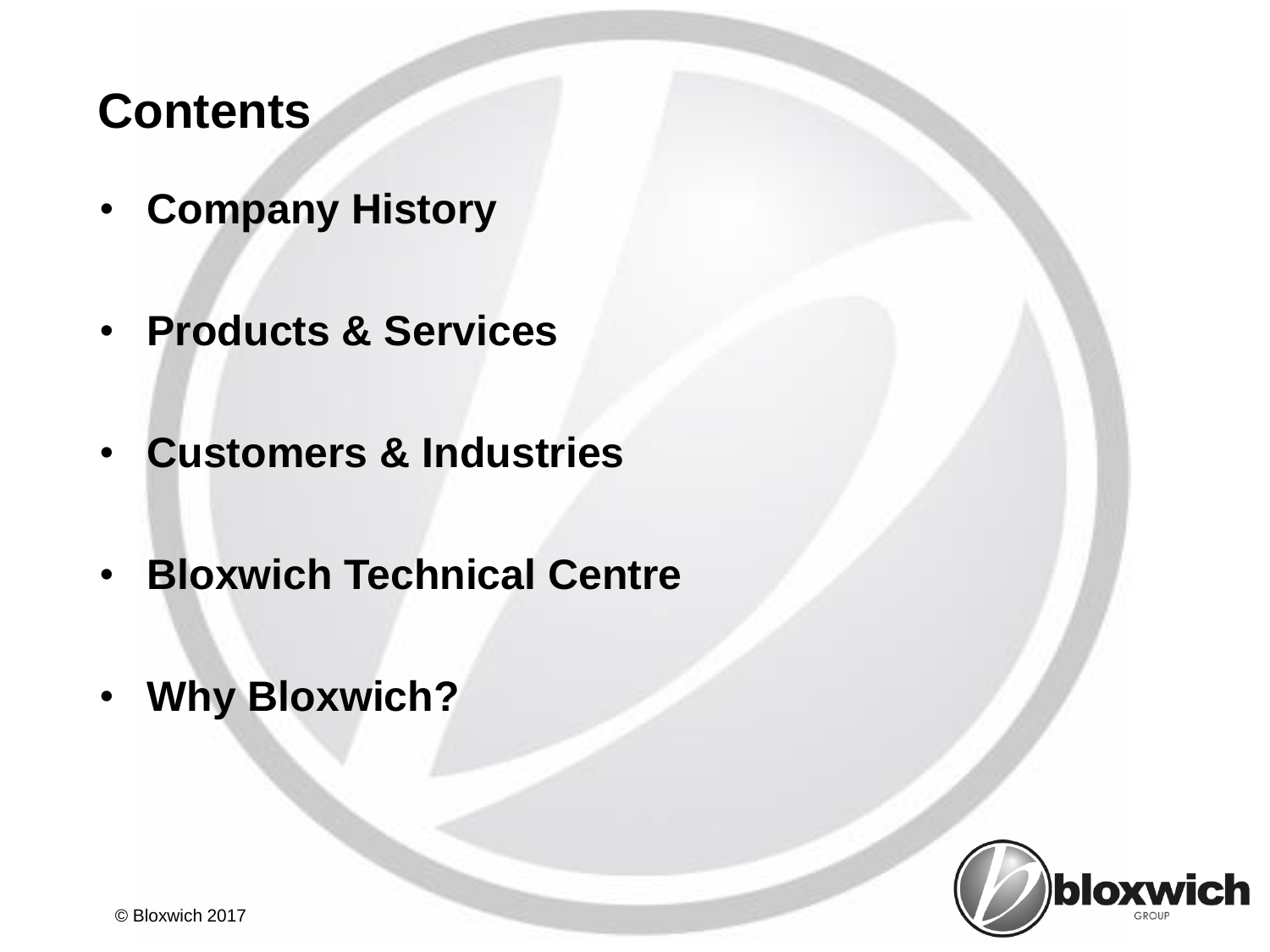Company History

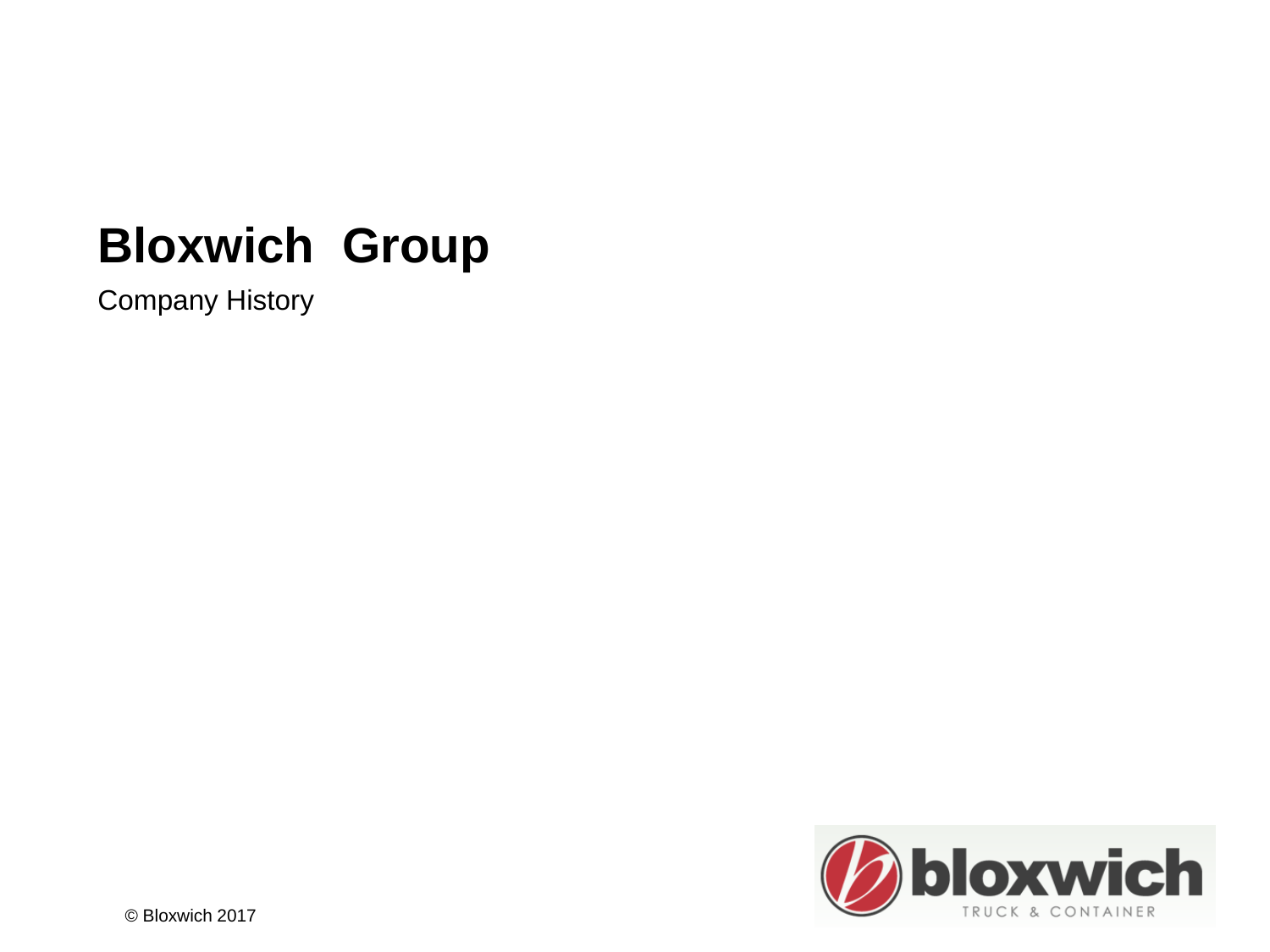### **Company History**

- Bloxwich Lock & Stamping Co was established in 1915
- Workforce of 900 at its peak, specialising in locking devices before diversifying into the automotive industry



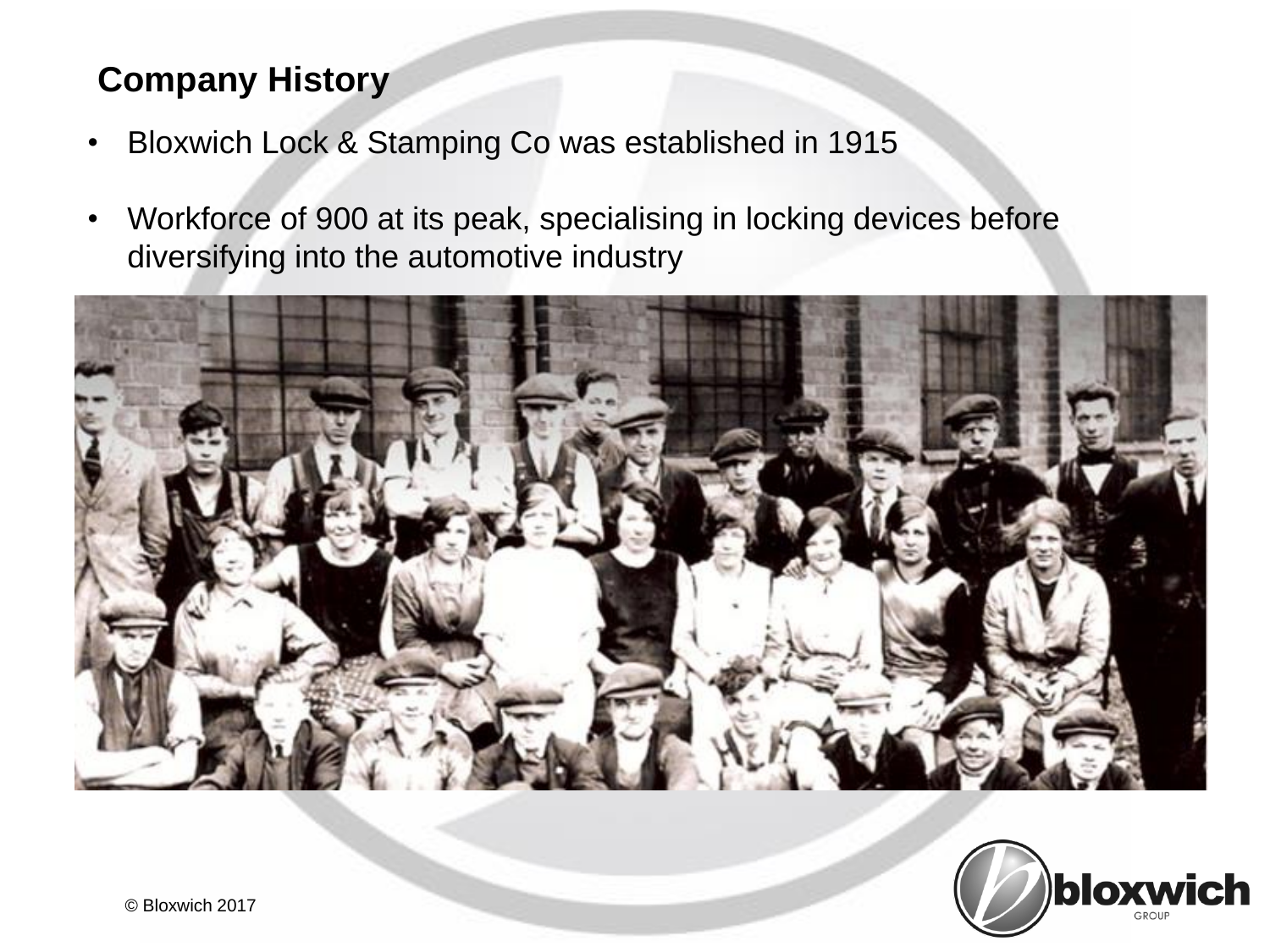- For over a century, generations of families worked in our foundry and on our presses etc.
- At one point we manufactured 6000 sets of locking gear a week and had several factories in the UK, Korea and South Africa

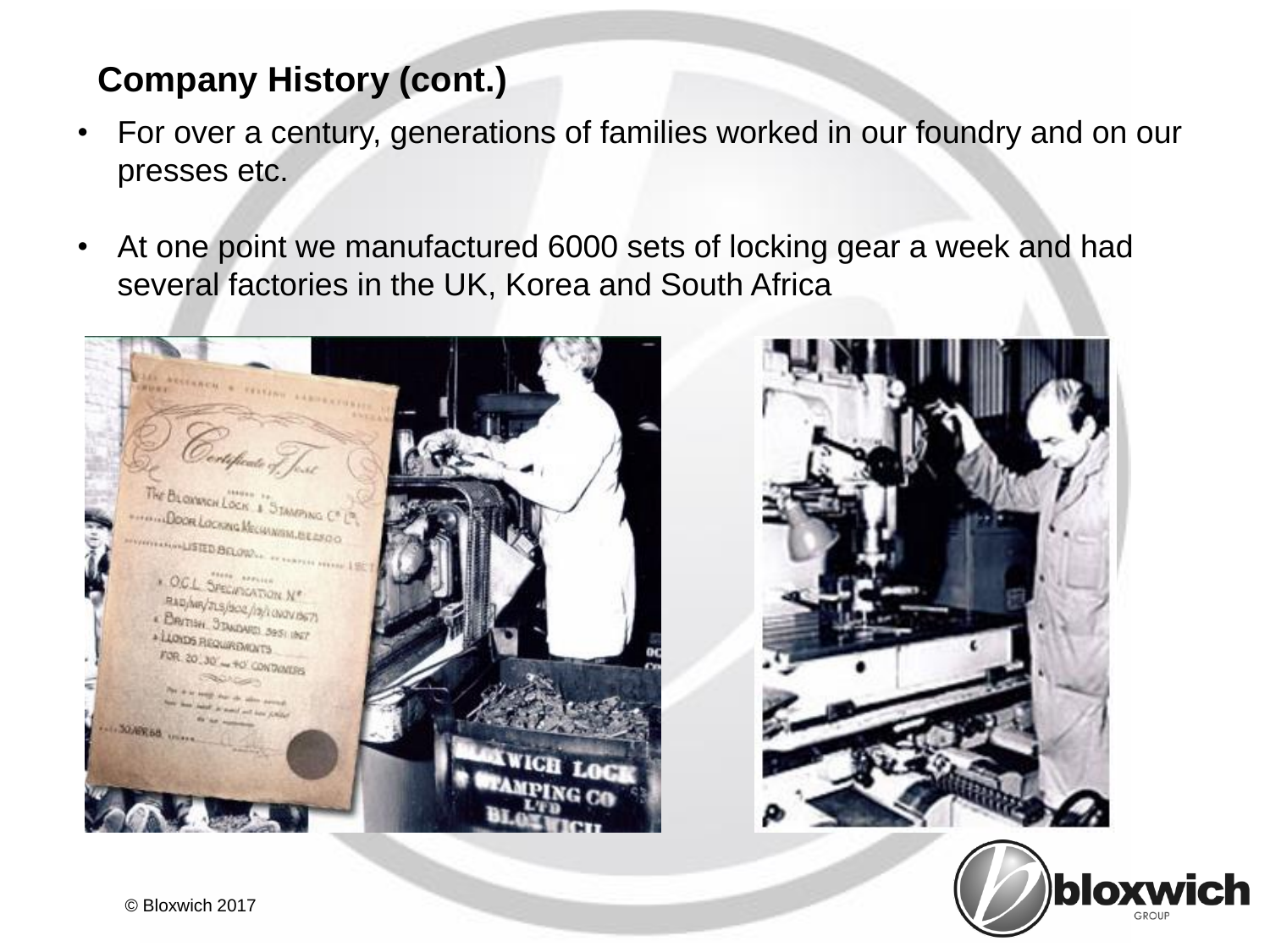- Bloxwich Truck & Container was established in 1955
- For over 60 years now we have sold our many patented products and we were heavily involved in the creation of the original shipping containers along with Malcolm McLean and Keith Tantlinger

1.159.834. Bolt fastenings. BLOXWICH LOCK & STAMPING CO. Ltd. 29 Jan., 1968 No. 6201/67. Headings E2A and E2B. A door fastening mechanism for a door of a vehicle or of a container for the carriage of goods comprises an operating bar adapted to be mounted in bearings on the door for angular movement about its axis carries at one or each end a fastening member for co-operation with a keeper adapted to be mounted on the door frame to which the door is hinged at one vertical edge, the bar being movable angularly by a handle which can be positively locked in a position corresponding to the full engagement of the fastening member or each fastening member with its keeper the or each fastening member being forked and extending radially in one direction from the bar and .adapted, when the bar is moved angularly into the fastening position, to engage under a headed member 11 extending forwardly from and integral with a mounting plate portion 10 of the keeper, and a boss 23 extending radially from the bar in the opposite direction and adapted to enter simultaneously into a complementary recess 16 in a forward projection 12 from the mounting plate portion spaced from the headed



member. In the construction shown the fastening member comprises two fingers 25, 26, the adjacent faces 27 of which diverge outwardly at the same angle as the sides of a wedge shaped stem 13 of the headed member; the under faces of lugs 14 which form the head of the headed member are curved to enable the fingers to enter under the lugs when the bar is angularly moved into the fastening position. The recess 16 and the boss are wedge shaped.

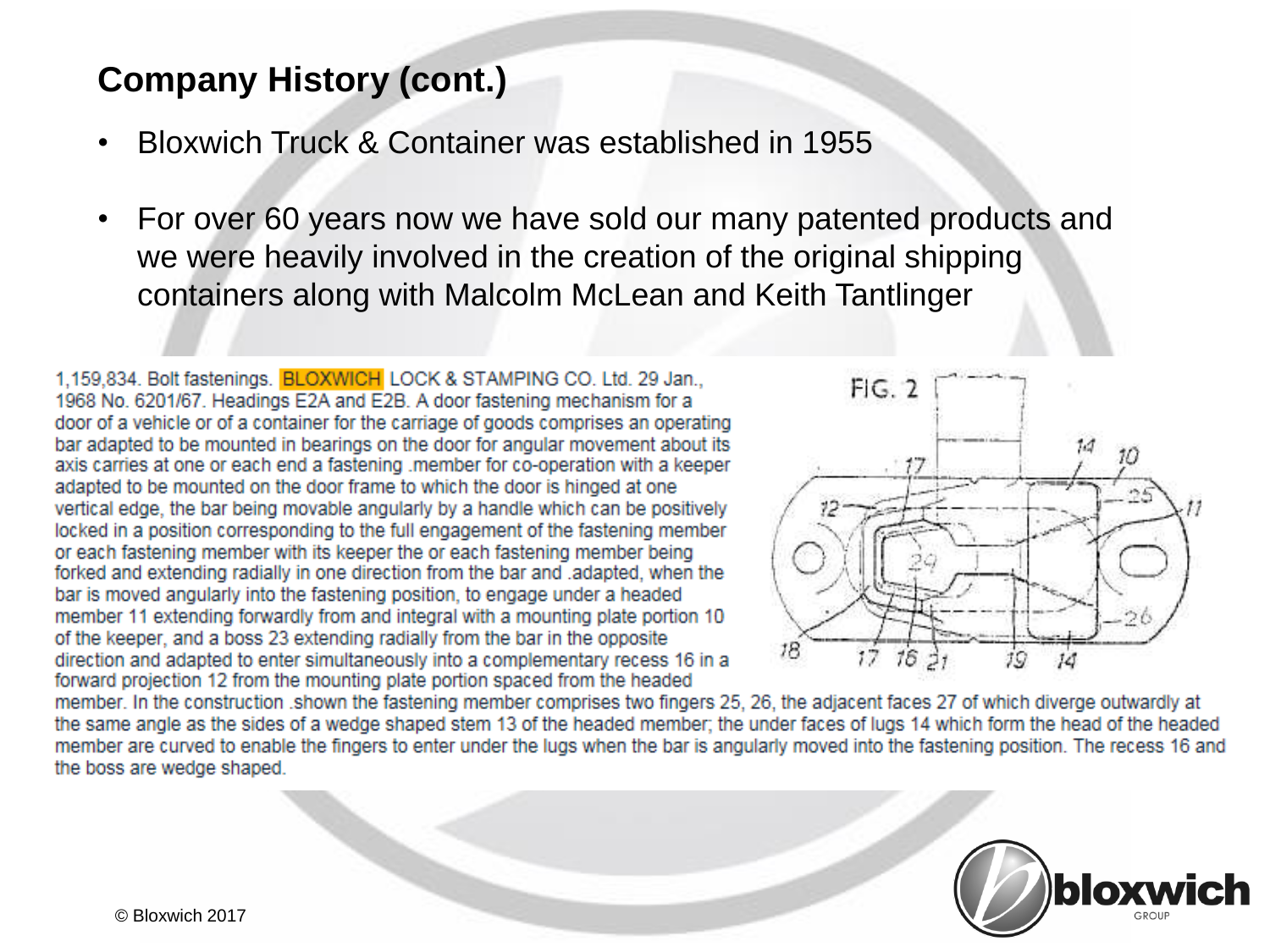

1360873 Doors for load carrying vehicles BLOXWICH LOCK & STAMPING CO Ltd 6 Oct 1972 [7 Oct 1971] 46577/71 Heading B7B [Also in Division E1] A container has two hinged doors 1, 2, the adjacent free edges of the doors carrying reinforcing members A, B, one member B being of channel section to receive the other member, abutments on the members preventing their relative longitudinal movement. The members A, B are each of channel section and are secured by extension flanges 13, 16, with their channels facing inwardly. Gusset plates 19 are spaced along the members and the free end of member B has slots 22 accommodating the plates on the other member, thus providing the abutments. The ends of channel 15 of member B are closed by plates (18) which provide abutments if plates 19 become distorted. Bars 6 carry fastening cams 7 engageable with keepers 8; the bars extending through the cover plates (18) and gussets 19 and having semi-cylindrical abutment collars 23.

879,474. Latches. BLOXWICH LOCK & STAMPING CO. Ltd. March 22, 1960 [April 25, 1959], No. 14197/59. Class 44. A latch for vehicle bonnets comprises a body member formed from a sheet 10, and a latch member 15 having an opening 17 to receive a headed keeper and slidably mounted for linear movement on the body member by means of spaced bushes 13 secured in the body member and passing through elongated slots 18 in the latch member, the bushes being threaded to receive bolts or screws by which the assembly is secured to a plate 14 in the vehicle.



When the bonnet is closed a head 25 of the keeper contacts the edge of opening 17 in the latch member and forces the member against a spring 22 until the head has passed through the opening, when the latch member springs back to retain the head. Release is by a cable 24 or other means, attached to the end 23 of the latch member, the cable when pulled allowing a spring 29, acting on a cup 31 slidable on stem 26 of the keeper, to urge the head 25 clear of opening 17. The bonnet is finally released manually by rotating spring- loaded safety hook 35 out of the path of abutment 34 on plate 28 and lifting the bonnet.

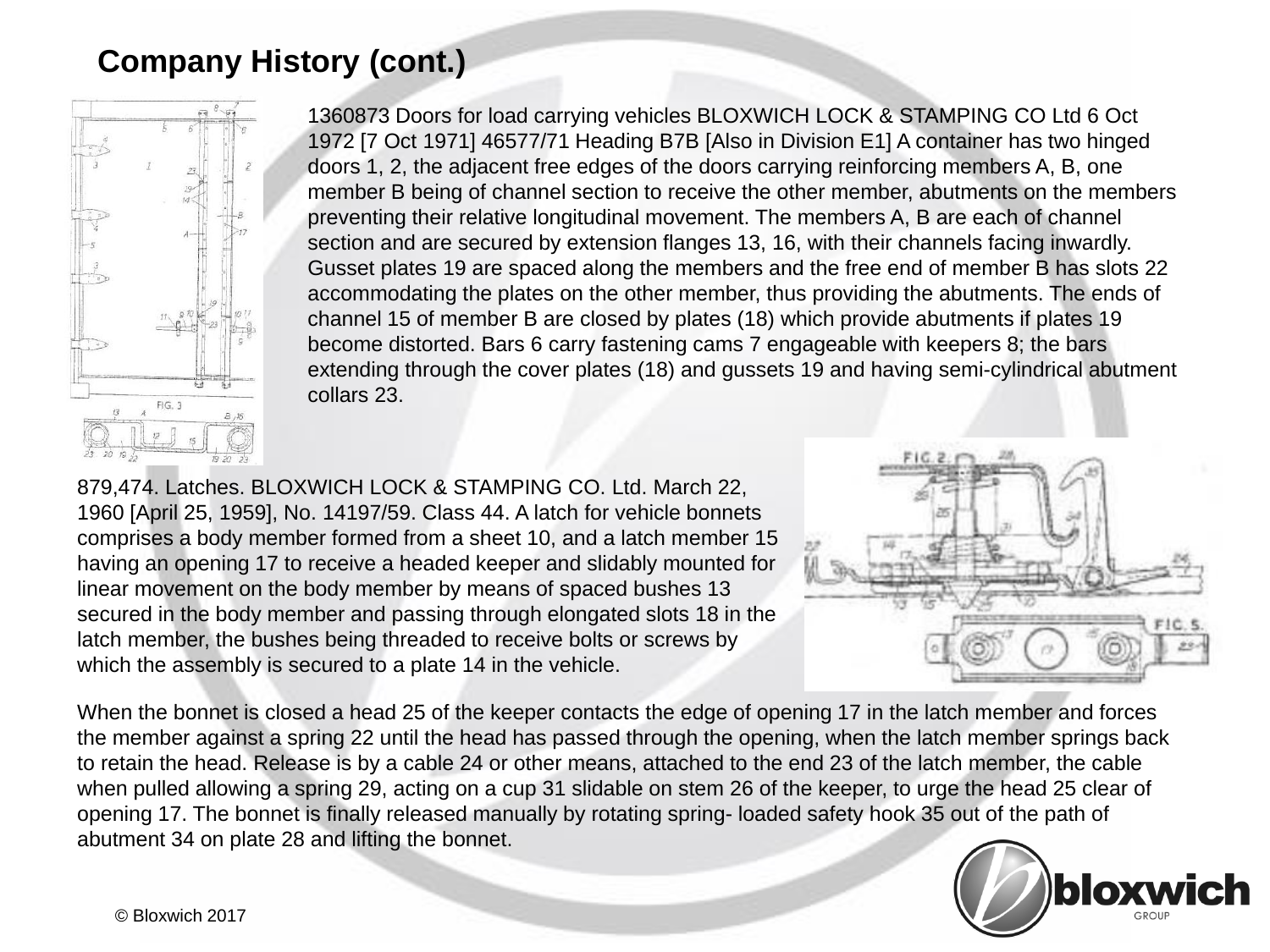- **Our small team have delivered millions of parts all over the world and today we continue to export to over 30 countries directly and through our network of distributors**
- **We are also more than happy to deal directly with anyone anywhere**
- **We have retained and developed our highly experienced friendly staff**
- **We manufacture today to the same high standards set by our original design team**
- **More recently we moved to our present site in Cannock in June 2006**
- **Additional resources now appointed in England and Scotland to better support all our UK customers**

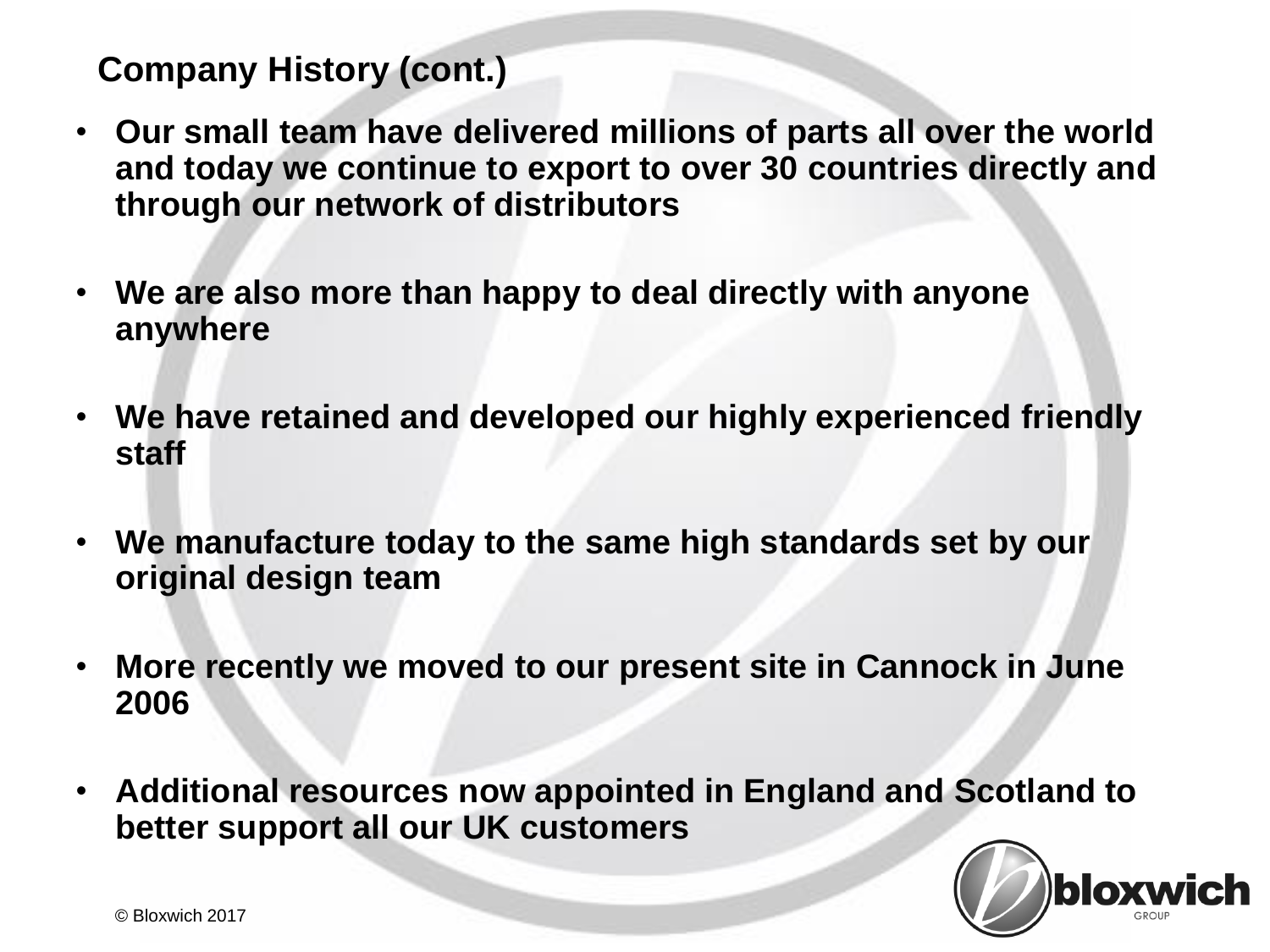Products & Services

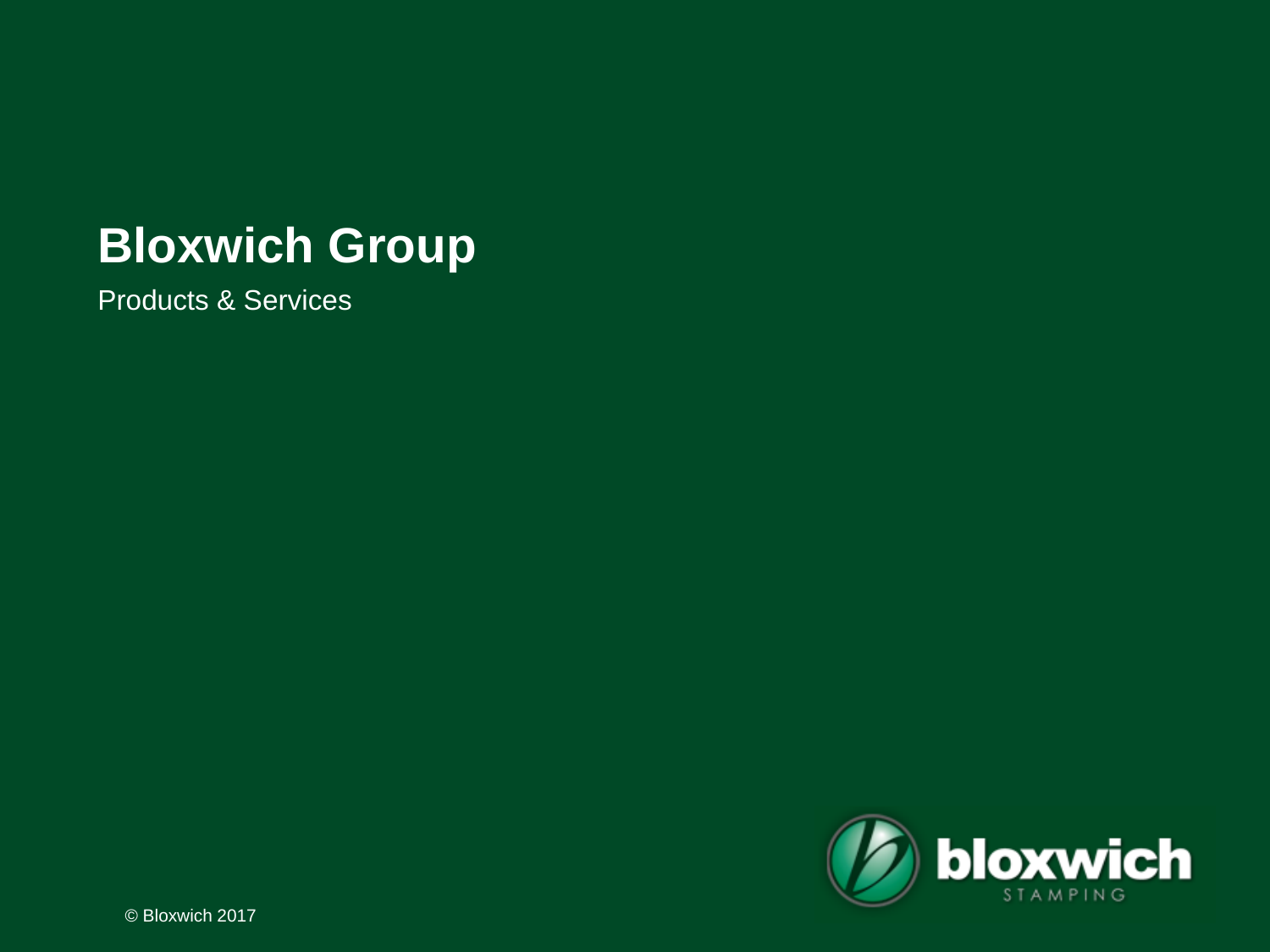#### **Products & Services**

**Across the Bloxwich Group we offer a range of products in several materials and finishes including:**



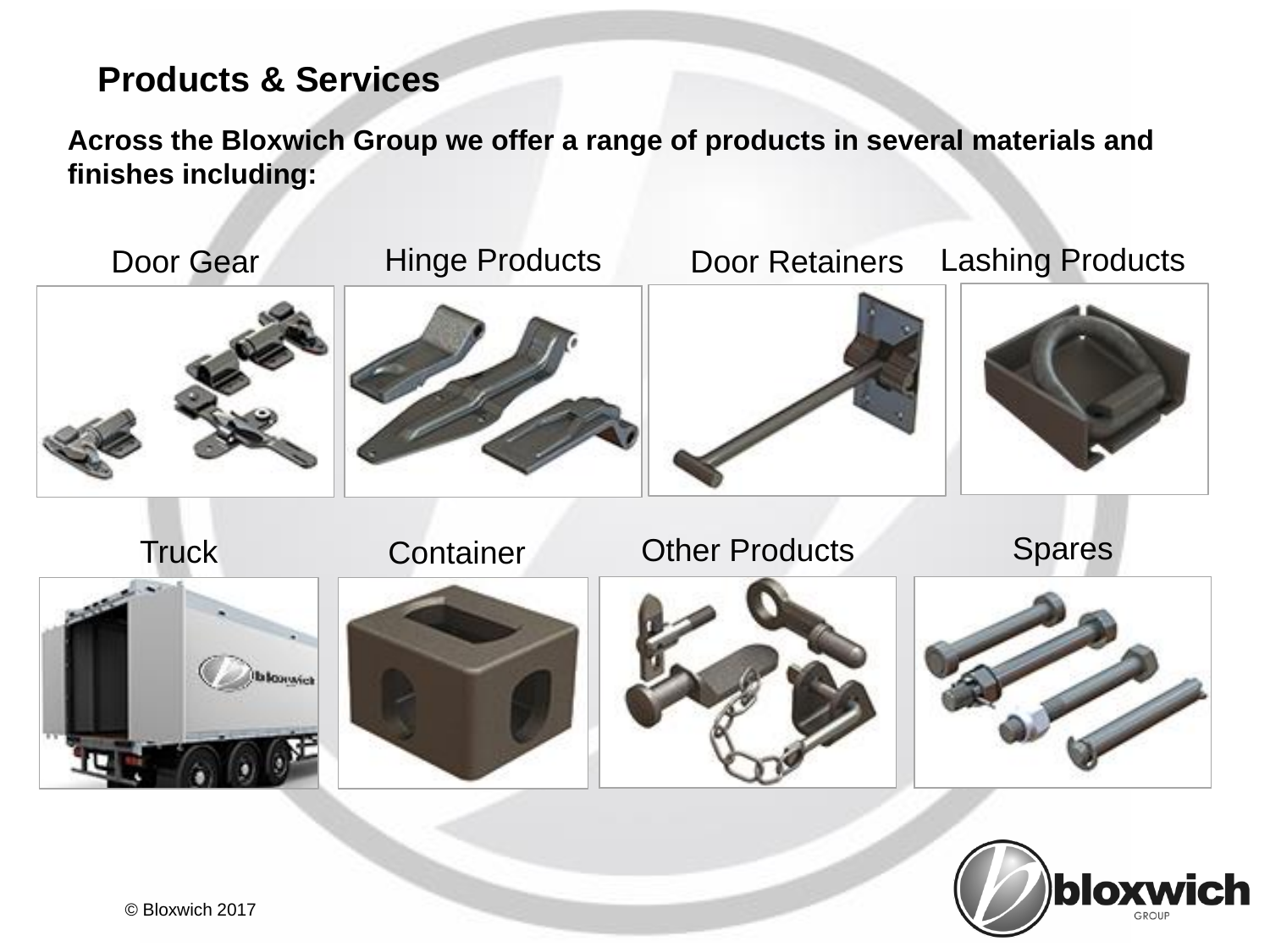### **Products & Services (cont.)**

- Bespoke injection mouldings, stampings, pressings, castings and tooling
- Development of new products and Research & Development
- 3D printing of new parts
- 



• Online shop **[http://www.bloxwichdoorgear.com](http://www.bloxwichdoorgear.co.uk/)** 

• Recruitment **[http://www.bloxwichtrading.com](http://www.bloxwichtrading.com/)**

- Project Management
- Bloxwich Technical Centre (see later separate section)
- **Laser cutting**

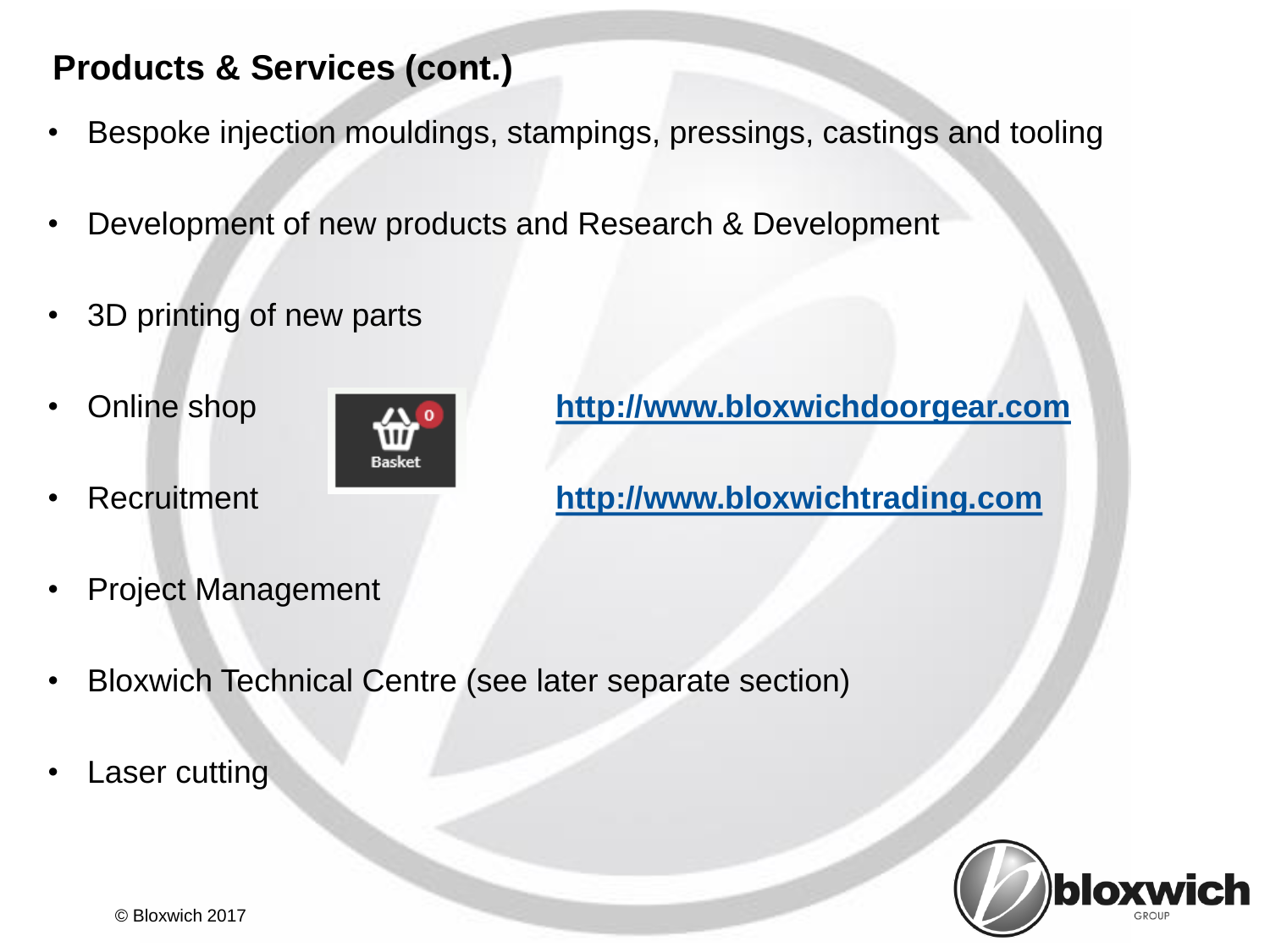#### **Products & Services (cont.)**

- **Material traceability (where required) for DNV secondary structure items**
- **Consultancy in relation to DNV2.7-1/2/3/4(ISO)/EN12079(ISO10855) including:**
	- Creation of designs & manufacturing drawings. Customers own their designs and can manufacture them anywhere (subject to approval from the relevant certification body)
	- Animations & user manuals
	- Production inspection
	- Consultancy on modifications, upgrades and certifying to DNV2.7-1/2/3/4
	- Fleet reviews/audits of customer units for compliance with standards and other industry requirement like DROPS, and snagging etc.
	- Design data storage and/or maintenance

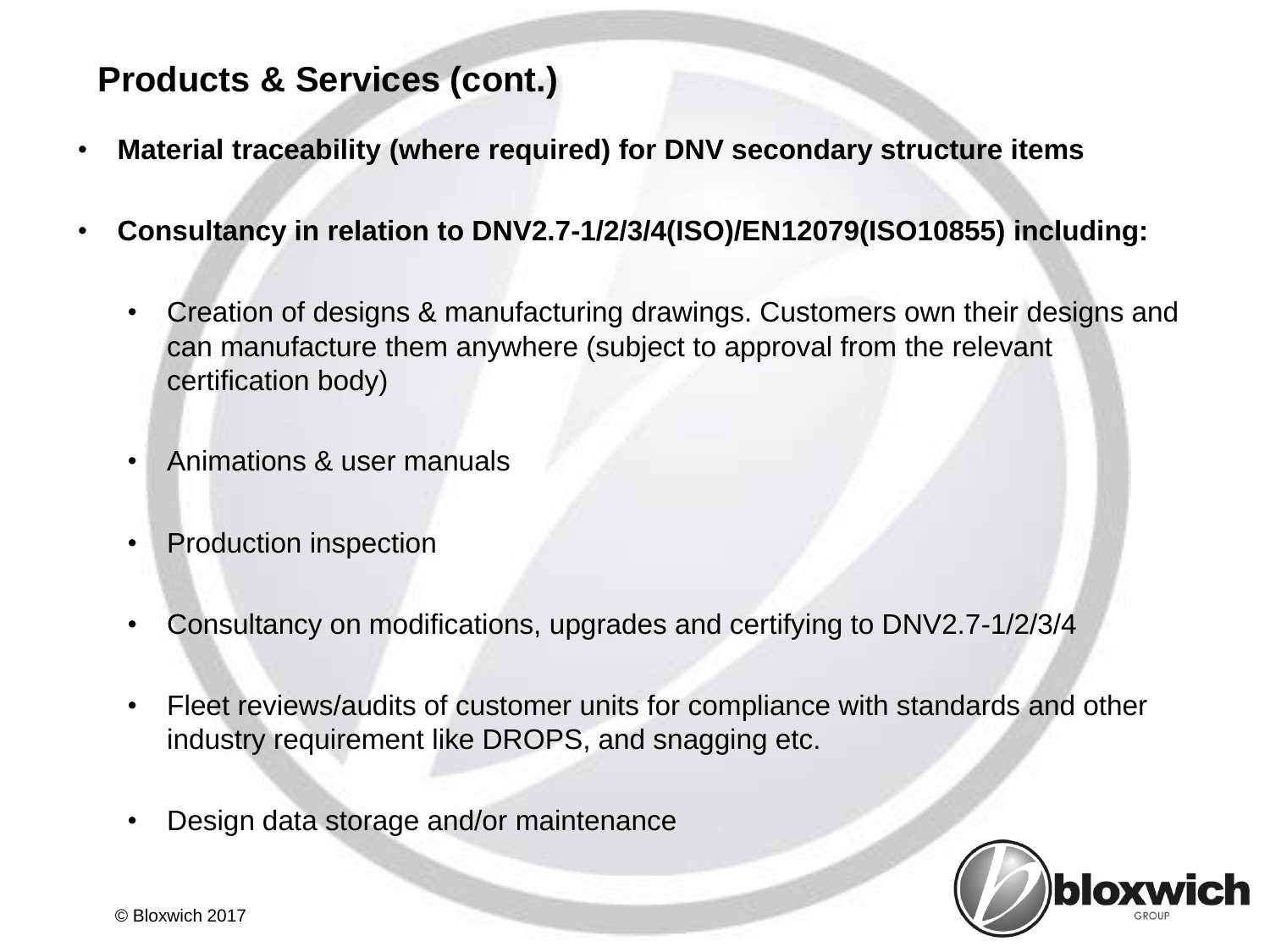Bloxwich Technical Centre

(Created specifically for customers)

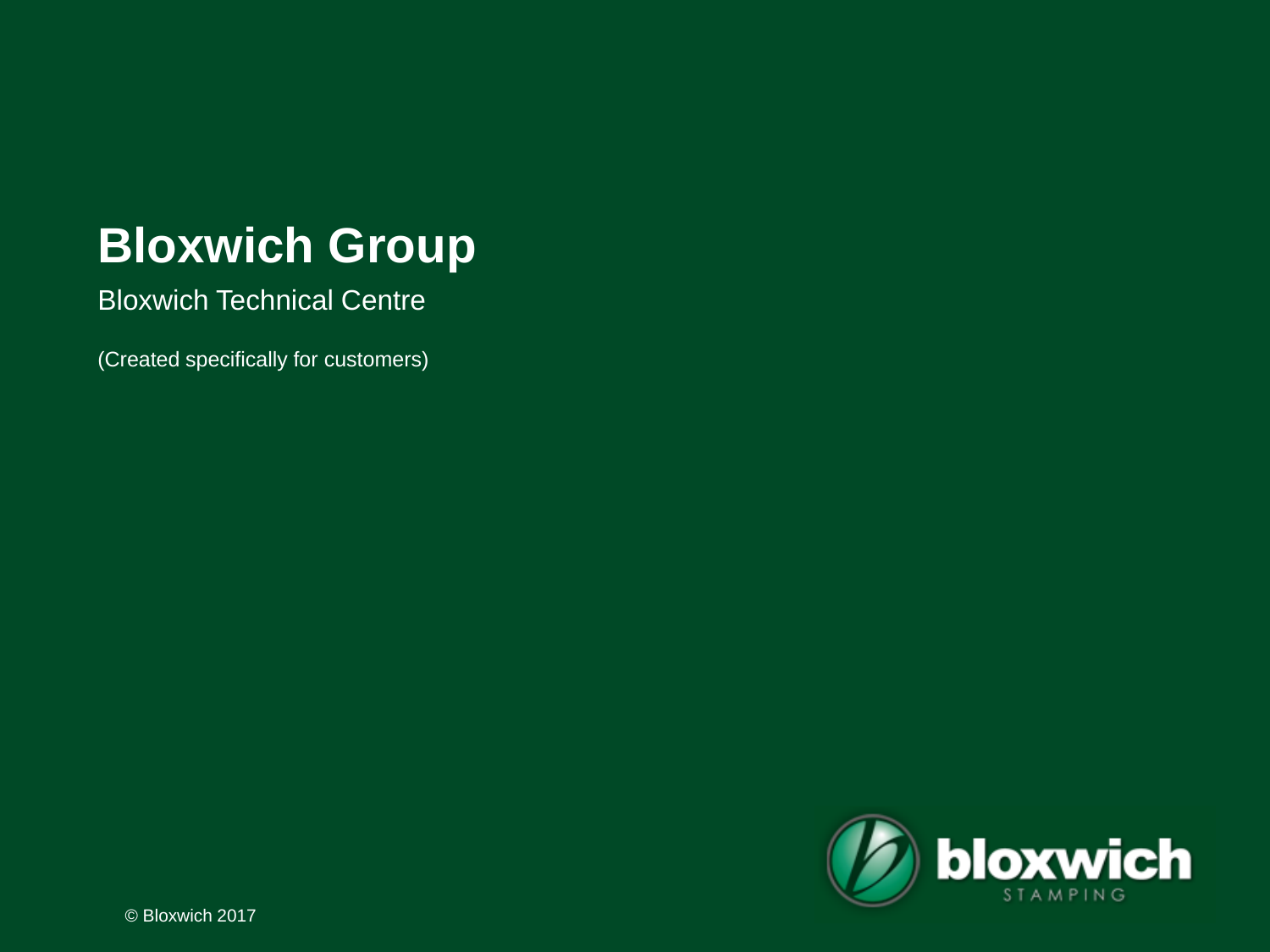#### **Bloxwich Technical Centre**

- Dedicated customer specific site
- Multiple logons available
- Linked to the price lists
- Allows creation of pick lists that can then be sent to buyers for inclusion in PO's\*
- Contains knowledge based articles (KBA's) and news
- Catalogue etc. downloadable



\* exact configuration to be agreed with customer



© Bloxwich 2017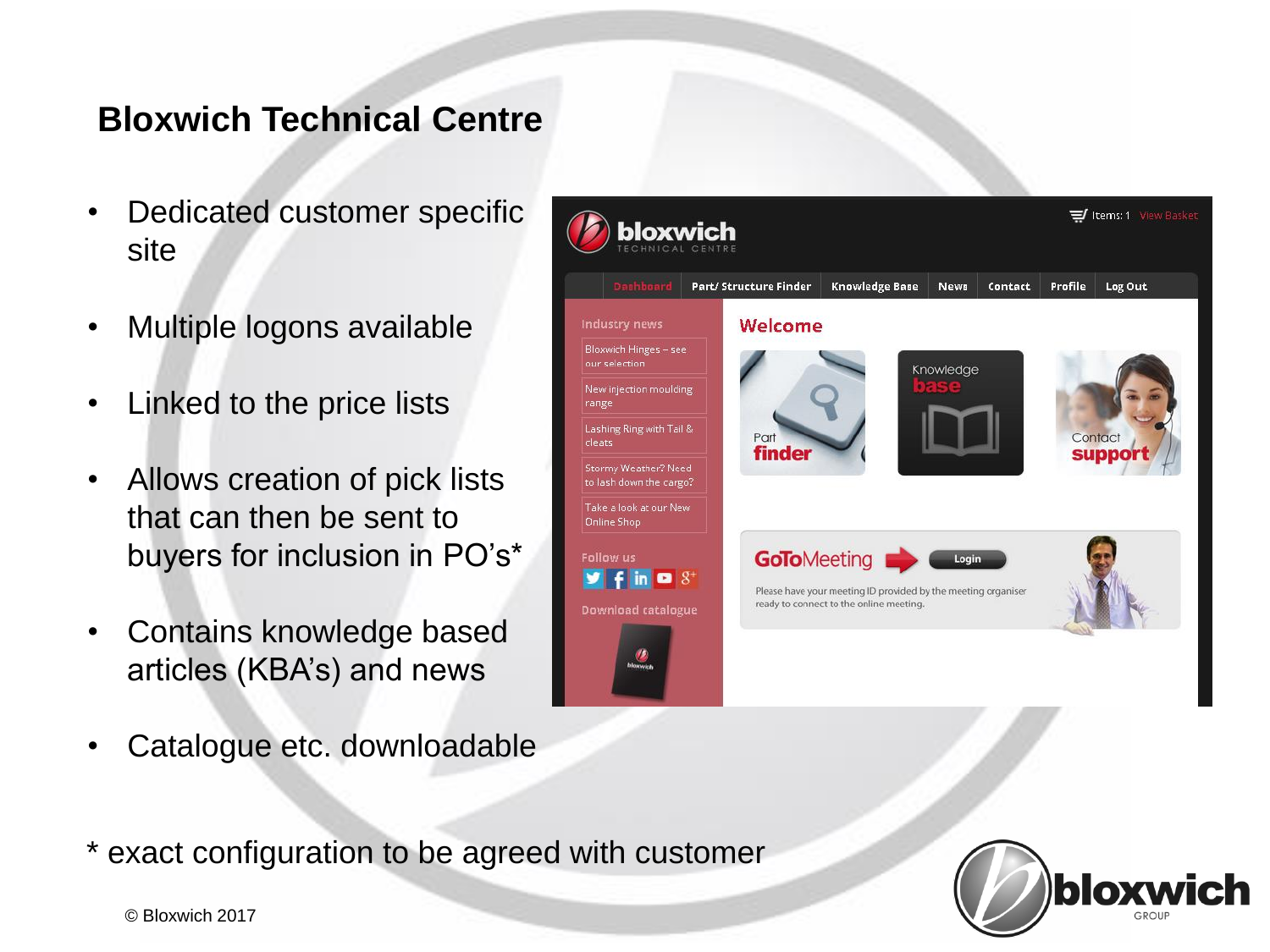### **Bloxwich Technical Centre (cont.)**

- **Knows the customer unit codes or product groups and the Bloxwich parts used on them**
- **Can be made to accept any design**
- **Exact format can be tailored to suit customer**

#### **Structure: Cargo Basket**

#### BCP14505 & 14506 (24)

**Structure Quantity 24** 

| Item | Part No         | <b>Description</b> | Qty | <b>View</b> |  |
|------|-----------------|--------------------|-----|-------------|--|
|      | BCP14506        | Lashing Ring       |     | View        |  |
|      | <b>BCP14505</b> | Cleat              |     | View        |  |

#### BCP14513 & 14514 (14)

Structure Quantity 14

| Item | Part No  | Description | Qty | <b>View</b> |  |
|------|----------|-------------|-----|-------------|--|
|      | BCP14513 | Net Ring    |     | View        |  |
|      | BCP14514 | Cleat       |     | View        |  |

bloxwich

- See [http://www.bloxwichgroup.co.uk](http://www.bloxwichgroup.co.uk/) for full details and demo (requires logon details)
- Also see our online shop [http://www.bloxwichdoorgear.co.uk](http://www.bloxwichdoorgear.co.uk/) as an alternative to developing a customer specific online solution

© Bloxwich 2017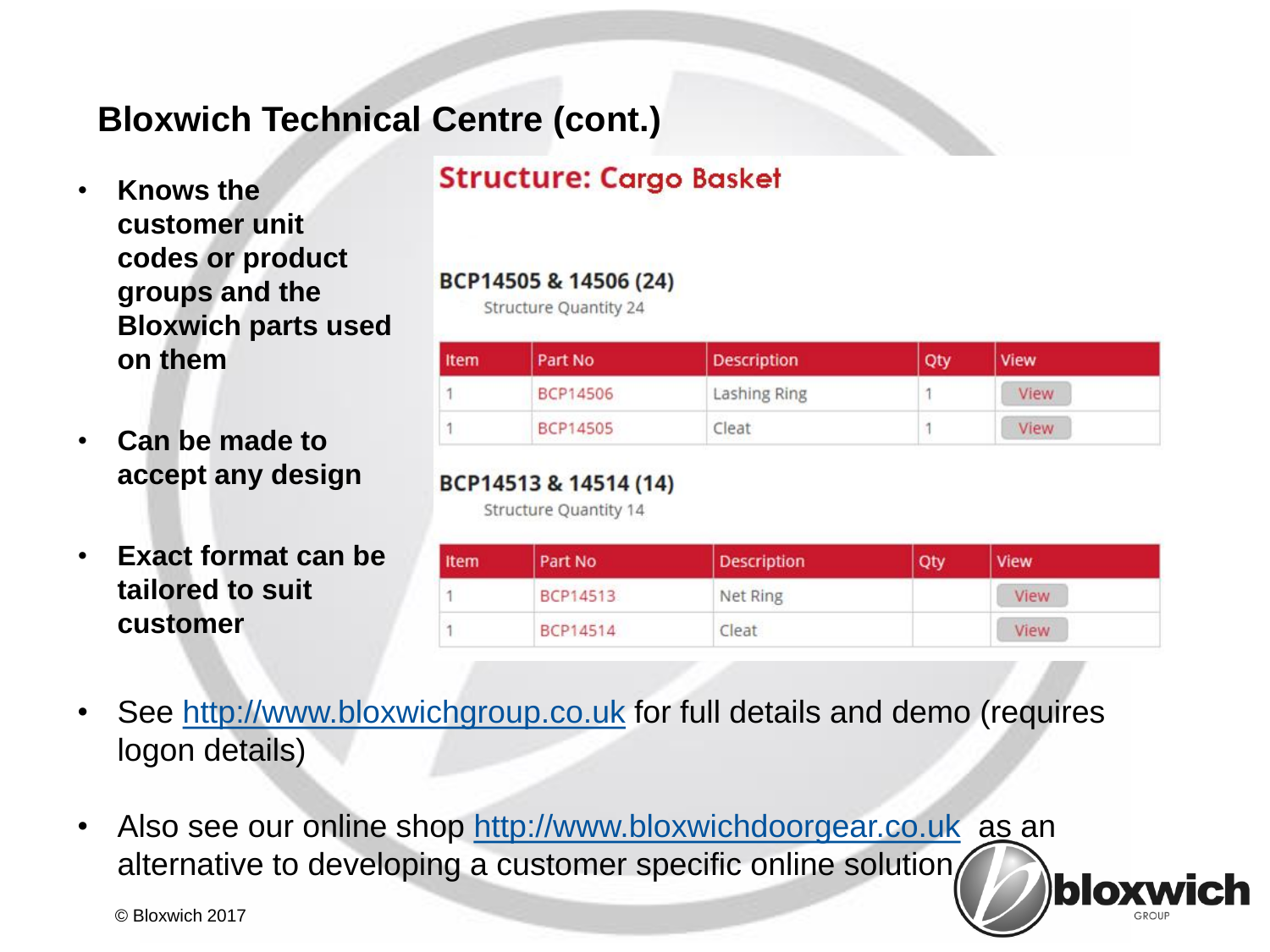Customers & Industries

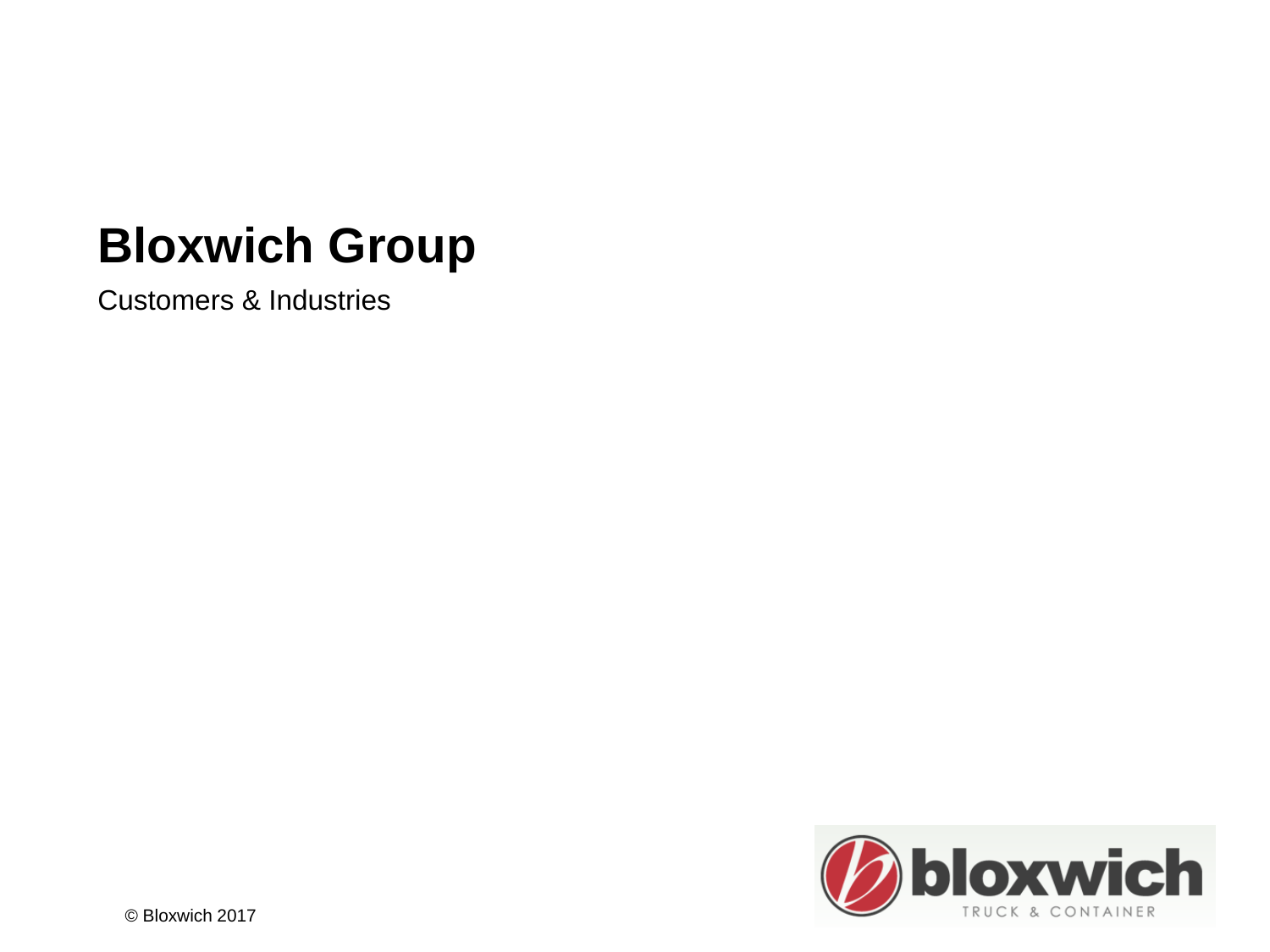#### **Customers & Industries**

**With over 1500 customers worldwide our parts are used on numerous products across several different industries for new builds, refurbishment and for spare parts including:**

- **Offshore Container Owners & Manufacturers**
- **HGV, LGV and agricultural trucks and trailers**
- **Construction**
- **Packaging**
- **Recycling**
- **Plant rental equipment**
- **Vehicle Body builders**
- **Door manufacturers**
- **ISO and onshore containers**
- **Military applications**
- **Waste equipment**
- **Agricultural equipment**
- **Equestrian equipment**
- **Domestic applications etc. etc**

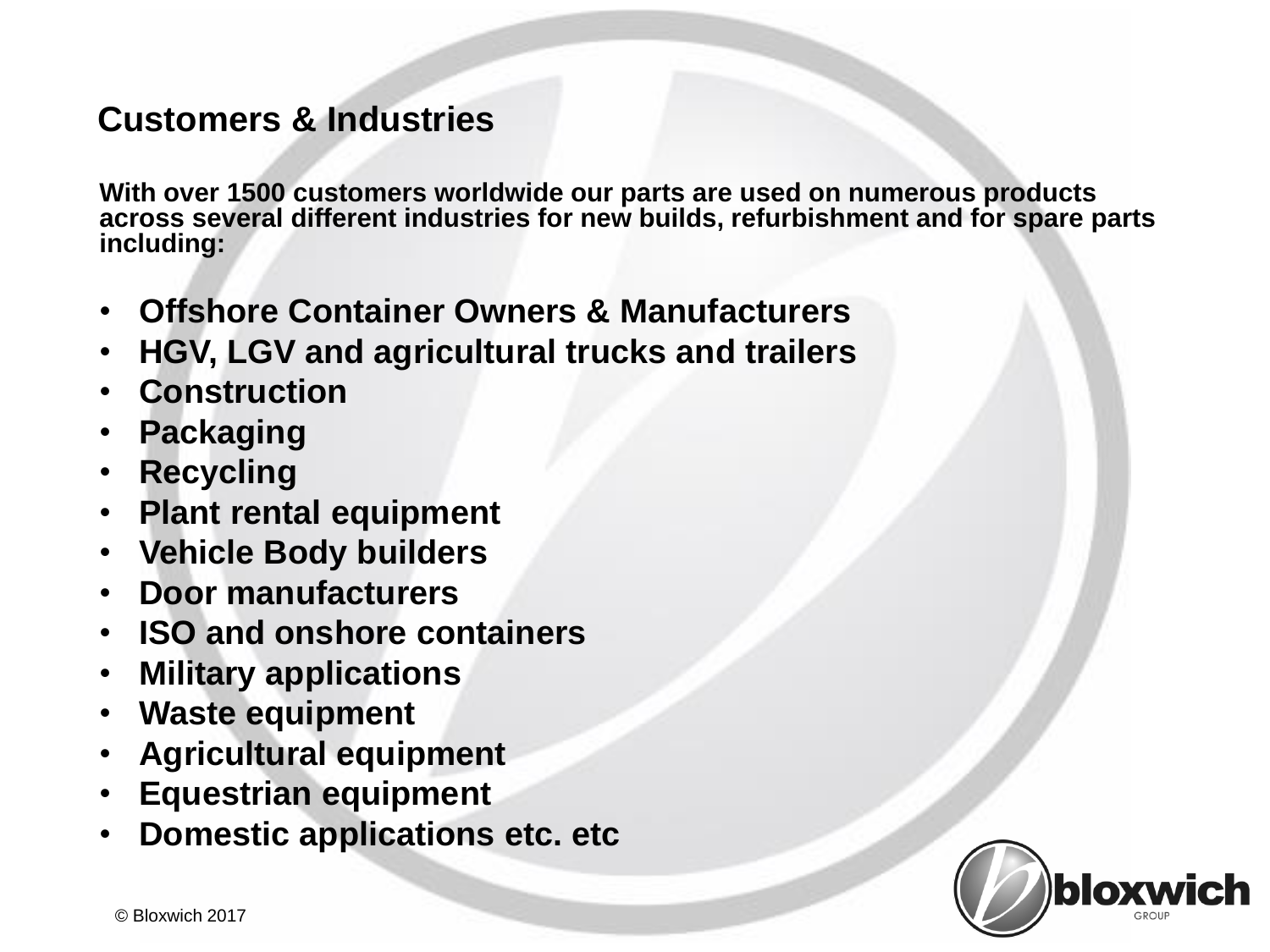Why Bloxwich?

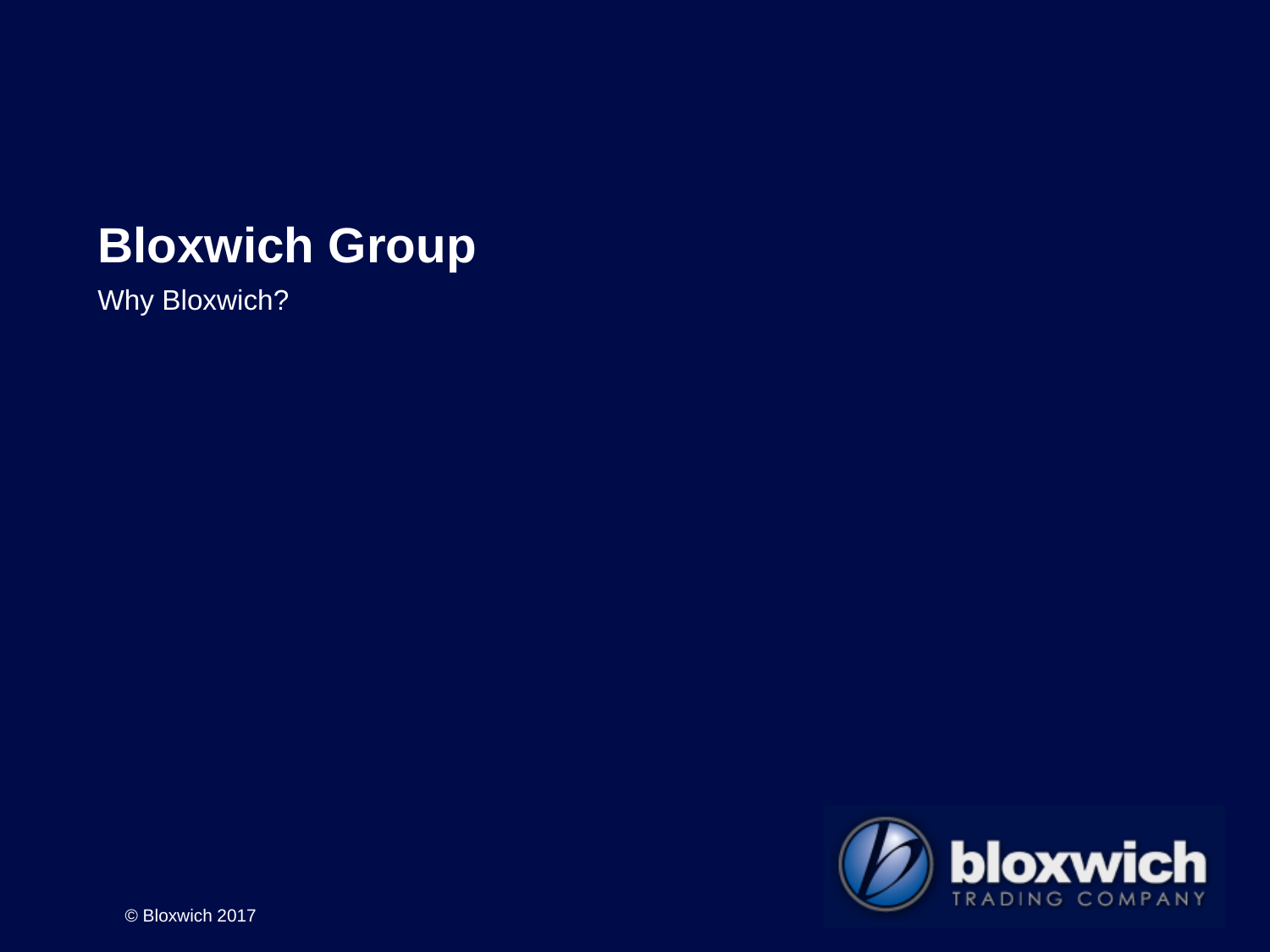### **Why Bloxwich?**

- **Original designs, tried and tested products**
- **UK based but with worldwide distribution and customer support for designers, operators, repairers and manufacturers**
- **Multiple tooling sets in multiple locations for common parts**
- **Standard rated, tested and certified parts across ranges of designs (if different manufactures are used). Sole suppler agreements and standard rates also possible.**
- **Not all copies are the same and some can lead to:** Interchangeability issues in service, greater spares inventory and product failures as the dimensions may be the same but the materials and heat treatments are not
- **We can provide certification as required in DNV2.7-1 & 2.7-3 for all secondary structure parts including door gear and lashing rings (2.2 certification as per ISO10474)**
- **Inventory costs you money. Why bother when we can stock everything and distribute to wherever you or your manufacturers need it?**
- **Consignment stock also possible**
- **Always happy to work with customers to develop new parts and markets**
- **Step files of parts available (requires a signed letter of confidentiality)**

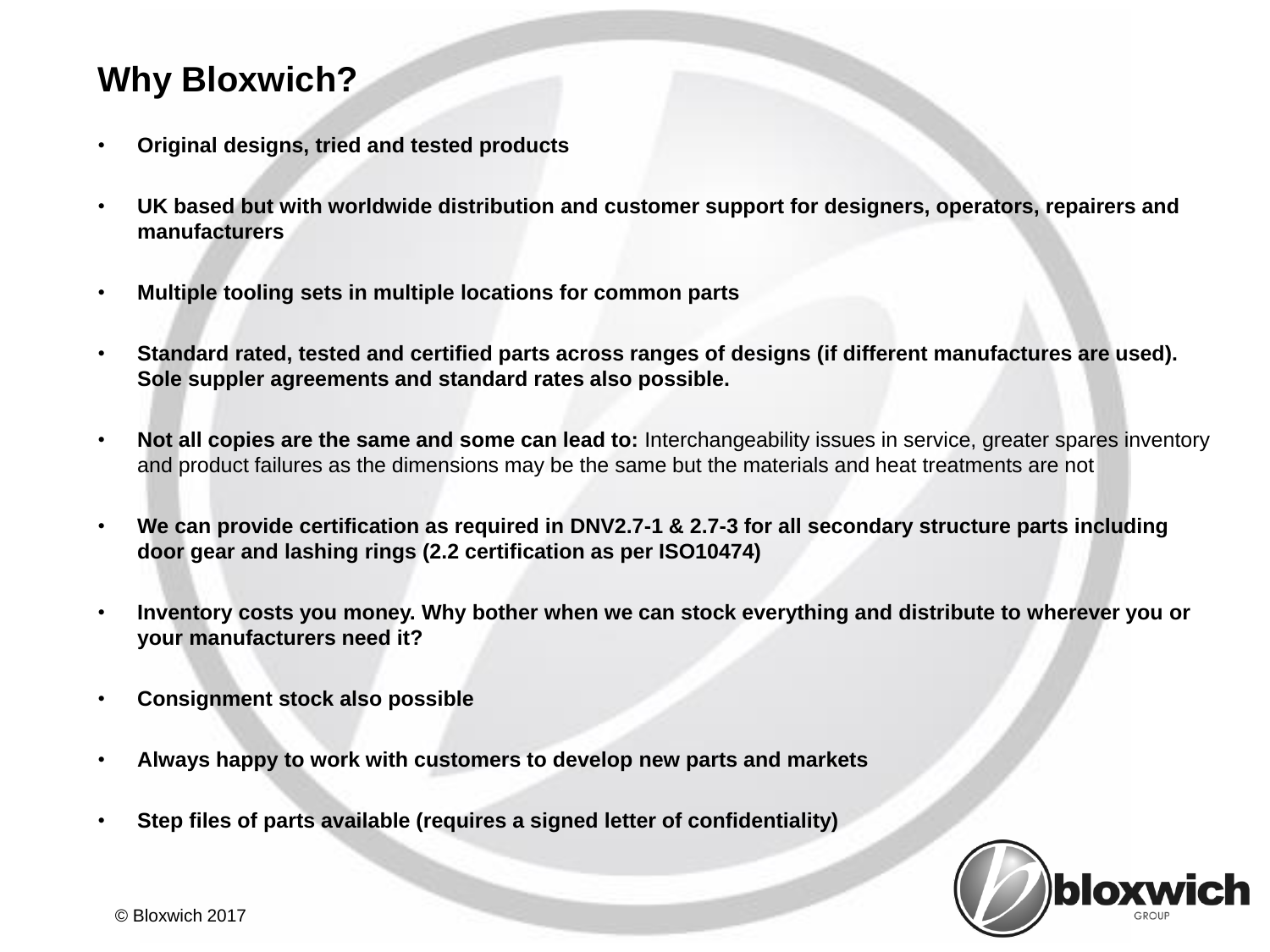

[http://www.bloxwichtc.co.uk](http://www.bloxwichtc.co.uk/)

[http://www.bloxwichdoorgear.com](http://www.bloxwichdoorgear.com/) (Online Shop)





[http://www.bloxwichtrading.com](http://www.bloxwichtrading.com/)